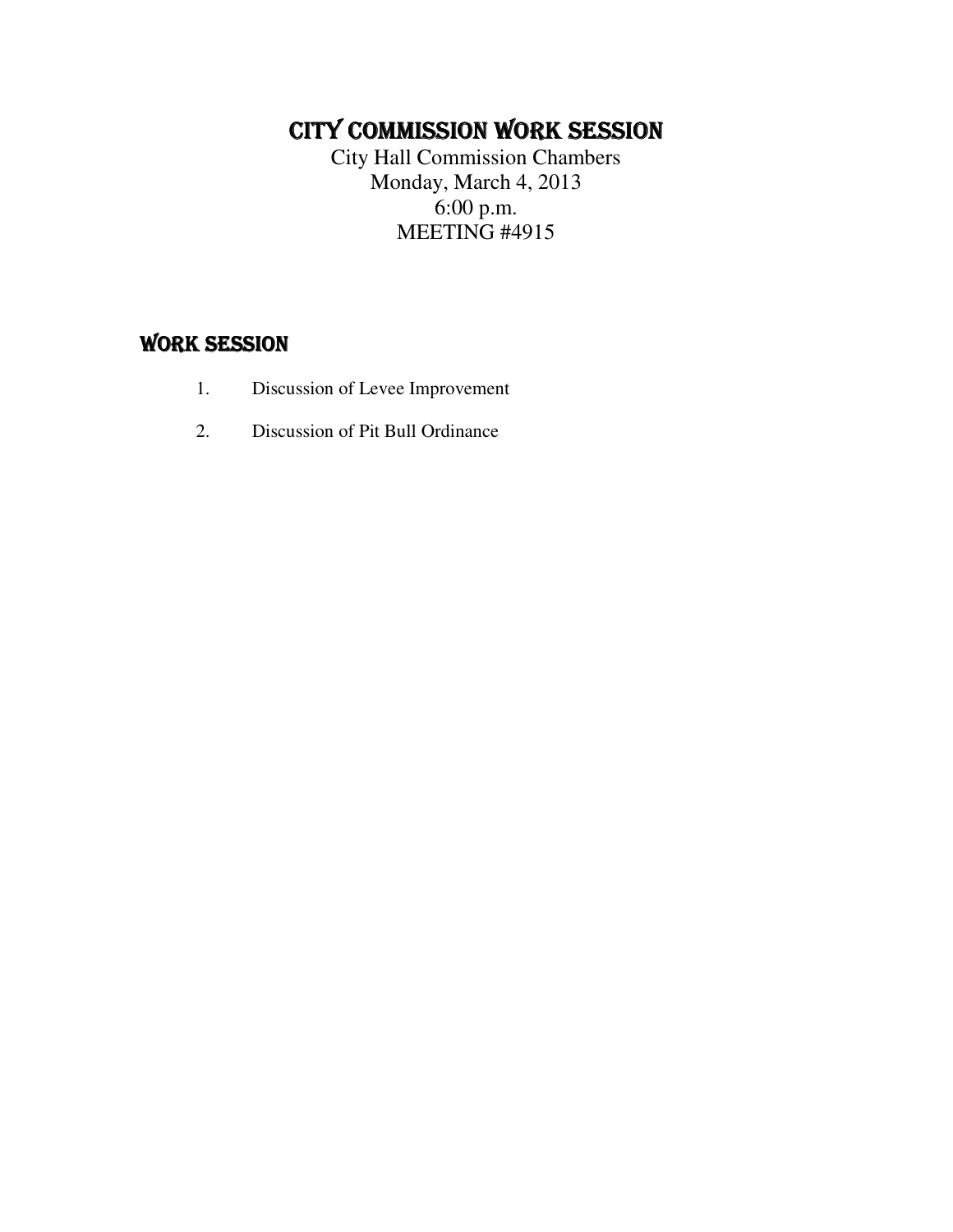# **2-114 DANGEROUS ANIMALS**.

| (a) Prohibited: It shall be unlawful for any person to<br>keep, possess or harbor a dangerous animal within the<br>City. Impoundment of animals whose owners or<br>harborers have been cited for violation of this section<br>shall be at the discretion of the animal control officer<br>or law enforcement officer. If the animal presents a<br>clear and present danger to the public health or safety,<br>it shall be the duty of the animal control officer or law<br>enforcement officer, or an authorized agent to<br>immediately impound the animal. | <b>Deleted:</b> vicious                                                                                  |
|--------------------------------------------------------------------------------------------------------------------------------------------------------------------------------------------------------------------------------------------------------------------------------------------------------------------------------------------------------------------------------------------------------------------------------------------------------------------------------------------------------------------------------------------------------------|----------------------------------------------------------------------------------------------------------|
| (b) Defined: For purposes of this chapter a <i>dangerous</i>                                                                                                                                                                                                                                                                                                                                                                                                                                                                                                 | <b>Deleted:</b> vicious                                                                                  |
| animal shall include:<br>(1) Any animal with a known propensity, tendency                                                                                                                                                                                                                                                                                                                                                                                                                                                                                    |                                                                                                          |
| or disposition to cause injury or to otherwise                                                                                                                                                                                                                                                                                                                                                                                                                                                                                                               | <b>Deleted:</b> to attack,                                                                               |
| threaten the safety of human beings or                                                                                                                                                                                                                                                                                                                                                                                                                                                                                                                       | <b>Deleted:</b> endanger                                                                                 |
| domestic animals or companion animals; or                                                                                                                                                                                                                                                                                                                                                                                                                                                                                                                    |                                                                                                          |
| $(2)$ Any animal which in a dangerous or                                                                                                                                                                                                                                                                                                                                                                                                                                                                                                                     | <b>Deleted:</b> attacks or causes injury to a<br>human being, or domestic animal or<br>companion animal; |
| threatening manner approaches any person in                                                                                                                                                                                                                                                                                                                                                                                                                                                                                                                  |                                                                                                          |
| apparent attack upon the person while on the                                                                                                                                                                                                                                                                                                                                                                                                                                                                                                                 |                                                                                                          |
| streets, sidewalks, or any public grounds or                                                                                                                                                                                                                                                                                                                                                                                                                                                                                                                 |                                                                                                          |
| places or on private property other than on the                                                                                                                                                                                                                                                                                                                                                                                                                                                                                                              |                                                                                                          |
| property of the owner; or                                                                                                                                                                                                                                                                                                                                                                                                                                                                                                                                    |                                                                                                          |
| (3) Any animal <i>which</i> , <i>unprovoked</i> , <i>attacks</i> or bites                                                                                                                                                                                                                                                                                                                                                                                                                                                                                    | <b>Deleted:</b> owned or harbored, primarily                                                             |
| or has attacked or bitten a human being or                                                                                                                                                                                                                                                                                                                                                                                                                                                                                                                   | or in part, for the purpose of fighting or<br>any animal which has been trained or                       |
| domestic animal; or                                                                                                                                                                                                                                                                                                                                                                                                                                                                                                                                          | used for fighting;                                                                                       |
| (4) Any animal which is urged by its' owner or                                                                                                                                                                                                                                                                                                                                                                                                                                                                                                               |                                                                                                          |
| harborer to attack, or whose owner or harborer                                                                                                                                                                                                                                                                                                                                                                                                                                                                                                               |                                                                                                          |
| threatens to provoke such animal to attack, any                                                                                                                                                                                                                                                                                                                                                                                                                                                                                                              |                                                                                                          |
| animal control officer or any law enforcement                                                                                                                                                                                                                                                                                                                                                                                                                                                                                                                |                                                                                                          |

Deleted: **VICIOUS** 

officer while such officer is engaged in the

performance of official duty.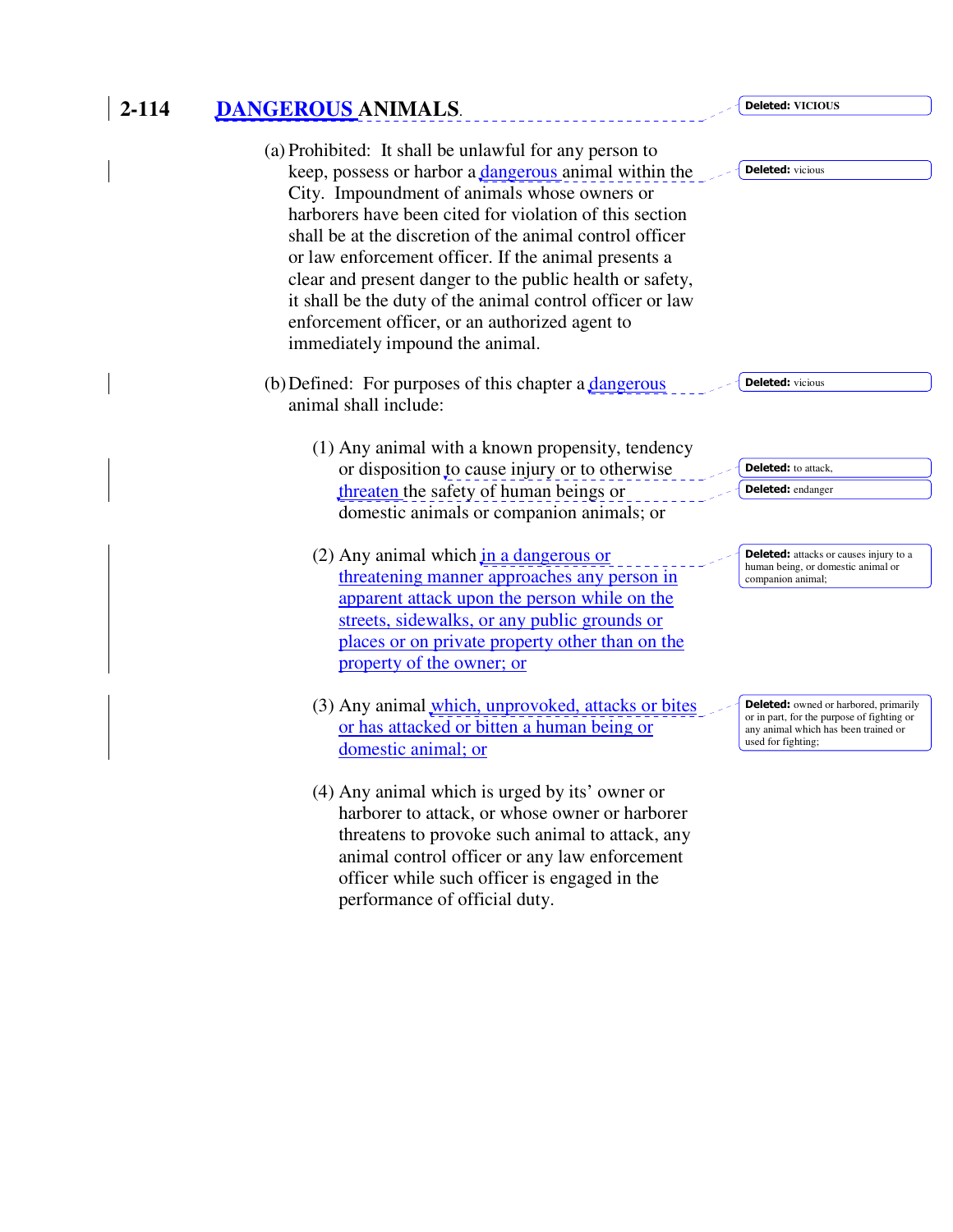- (5) This section shall not apply to dogs kept by law enforcement agencies for use in the performance of official duties.
- (c) Immediate Destruction: Nothing in this chapter shall be construed to prevent the animal control officer or a law enforcement officer from taking whatever action is reasonably necessary to protect the officer or the public from injury or danger, including immediate destruction of any dangerous animal without notice to the owner.
- (d)Whenever a complaint is filed in the municipal court alleging that an animal is *dangerous* and in violation of this section, the Municipal Court shall determine whether or not the animal is dangerous, as defined herein. In making a determination, the Court shall consider the following:
	- (1) The seriousness of the attack or injury;
	- (2) Past history of attacks or injuries;
	- (3) The likelihood of future attacks or injuries'
	- (4) The condition and circumstances under which the animal is kept or confined.

If the court finds from the evidence presented that the animal is *dangerous*, the court shall order the *following*:

 (A) Registration. The owner shall annually register the dangerous dog with the city. The city may require one or more special or additional forms for the dangerous dog and the owner shall pay a \$50 annual registration fee for the year, or any part thereof, of first registration. Such registration shall be valid for the remainder of the year and thereafter shall be subject to renewal on a calendar year basis, at the rate of \$50 per annum.

(B) Microchipping. The owner shall, at his or her own expense, cause the dangerous dog to be

Deleted: municipal Deleted: vicious Deleted: vicious

Deleted: vicious

Deleted: release of the animal to the owner or harborer, after the payment of any fees or expenses associated with the impoundment of said animal as assessed by¶ the court. **Deleted:** If after trial it is found that the animal is vicious as¶ defined herein, the court may order the animal to be¶ destroyed in a humane manner by the animal control¶

officer or designated agent.

Deleted: not vicious

**Formatted: Bullets and Numbering**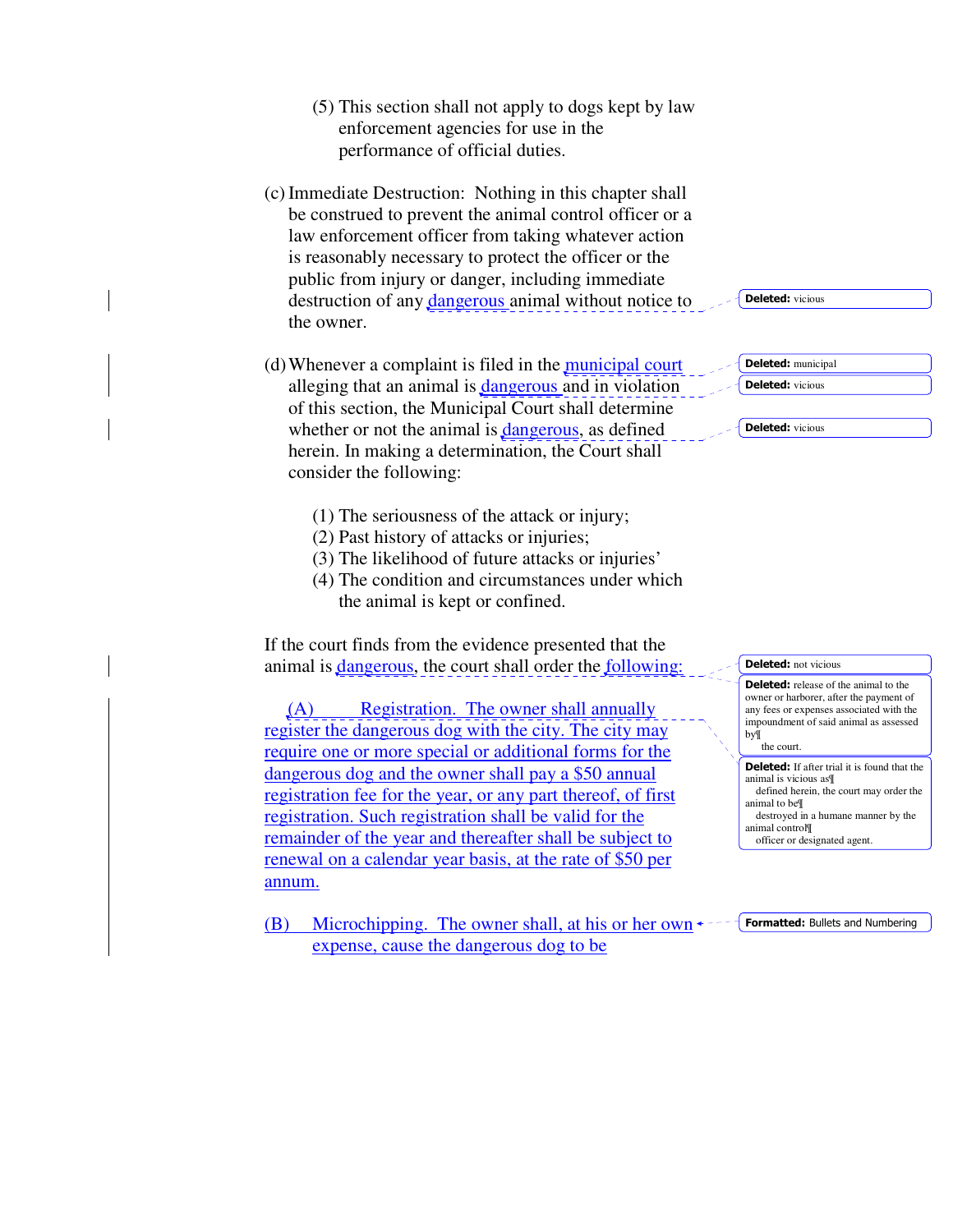microchipped by a veterinarian or other licensed animal care provided permitted by Kansas law to carry out the procedure. The microchip shall detail the dangerous dog registration and such other information as may be appropriate to determine the ownership of the dog. Such shall be done before the dangerous dog will be released to the owner.

- (C) Sterilization. The owner shall, at his or her own expense, cause the dangerous dog to be sterilized by spaying or neutering. Such shall be done before the dangerous dog will be released to the owner.
- (D) Confinement. All dangerous dogs shall be confined in a secure enclosure. It shall be unlawful for any owner to maintain a dangerous dog upon any premises that does not have a secure enclosure. It shall be unlawful for any owner to allow a dangerous dog to be outside of the dwelling of the owner or outside the secured enclosure unless it is necessary for the owner to obtain veterinary care for the dangerous dog or for the limited purposes of allowing said dangerous dog to urinate or defecate or to sell or give away the dangerous dog or respond to such orders of law enforcement officials as may be required. In such event, the dangerous dog shall be securely muzzled and restrained with a leash not exceeding four feet in length, and shall be under the direct control and supervision of the owner of the dangerous dog. The muzzle shall be made and used in a manner that will not cause injury to the dog or interfere with its vision or respiration, but shall prevent it from biting any human or animal.
- (E) Insurance. The owner of a dangerous dog shall at time of registration as a dangerous dog and continuously thereafter provide proof to the City Clerk of liability insurance in force in a single incident amount of not less than\$100,000 for

Formatted: Indent: Left: 1.5" Formatted: Numbered + Level: 1 + Numbering Style: A, B, C, … + Start at:  $2 +$  Alignment: Left + Aligned at: 1.5" + Tab after: 2" + Indent at: 2"

Formatted: Numbered + Level: 1 + Numbering Style: A, B, C, … + Start at: 2 + Alignment: Left + Aligned at: 1.5" + Tab after: 2" + Indent at: 2"

Formatted: Numbered + Level: 1 + Numbering Style: A, B, C, … + Start at: 2 + Alignment: Left + Aligned at: 1.5" + Tab after: 2" + Indent at: 2"

Formatted: No underline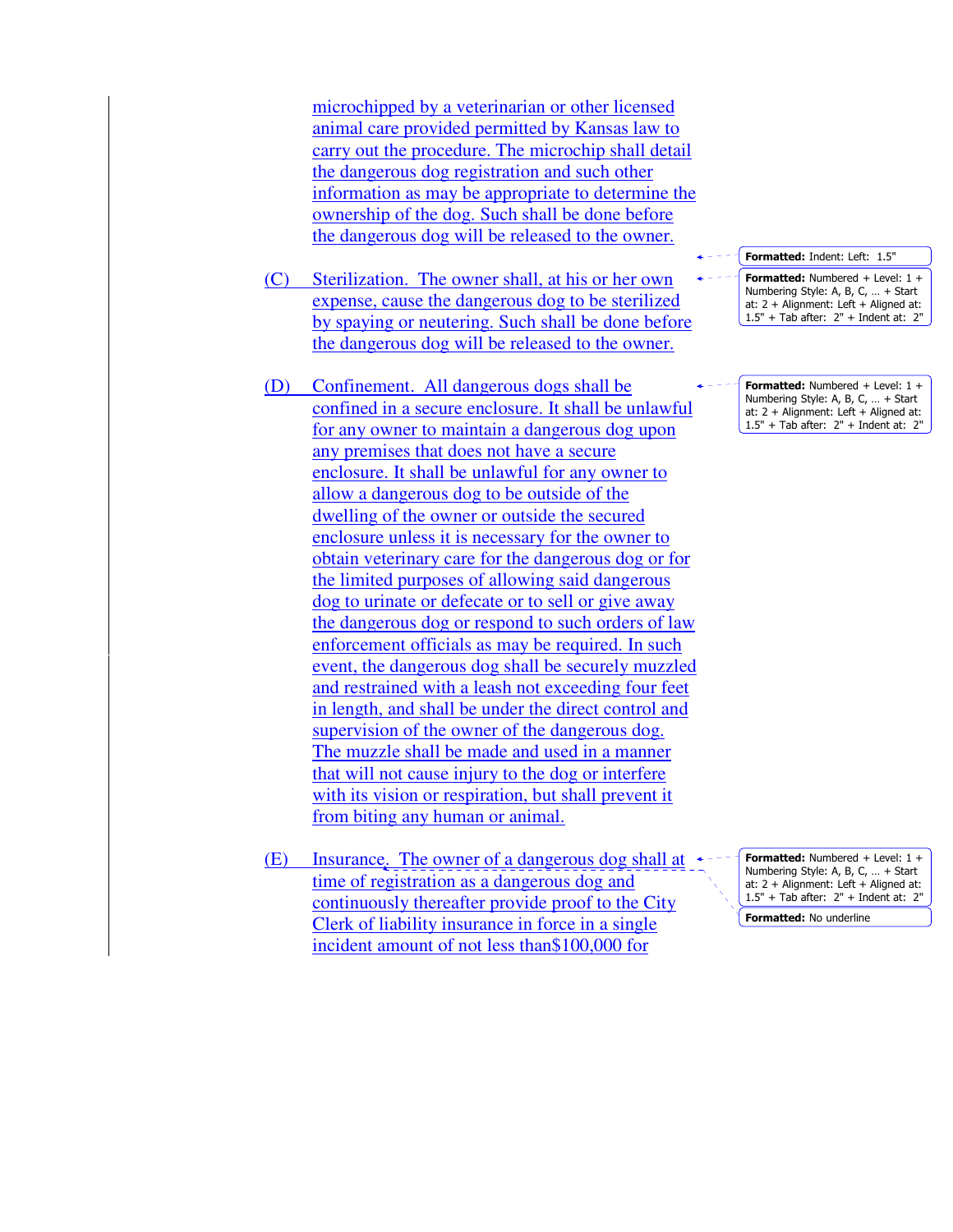bodily injury to or death of any person or persons or for damage to property owned by any person or persons which may result from the ownership, keeping or maintenance of such animal. Such insurance policy shall be written so as to provide that no cancellation of the policy will be made unless 10 days written notice is first given to the City Clerk of the City of Doge City.

- (F) Time for Compliance. Upon conviction of keeping $\leftarrow$ . dangerous dog, the owner shall comply with the provisions of this section within 15 days. The owner shall file proof of sterilization and microchipping, acceptable to the municipal court, with the clerk of the municipal court no later than 20 calendar days after conviction. Upon receipt, the clerk of the municipal court shall provide a copy of such proof to the legal department and if in satisfactory form, the dog may then be released. If the owner fails to comply with the provisions of this section within the time provided, the dog shall be destroyed. If the owner or keeper of the dog contests the determination, he or she may appeal within 14 days of the finding to the Ford County District Court, pursuant to law.
- (G) Information to be Kept Current. The owner of a dangerous dog shall keep all information on the licensing and registration papers current. To that end, the owner shall notify the City Clerk within seven days:
	- 1. Any change in address for the owner and the dangerous dog; or
	- 2. Any sale or disposition of a dangerous dog including identifying the new owner or recipient of said dog, including such person's name and address.

Formatted: No underline

Formatted: Numbered + Level: 1 + Numbering Style: A, B, C, … + Start at:  $2 +$  Alignment: Left + Aligned at: 1.5" + Tab after: 2" + Indent at: 2"

Formatted: No underline

Formatted: Numbered + Level: 1 + Numbering Style: A, B, C, … + Start at:  $2 +$  Alignment: Left + Aligned at: 1.5" + Tab after: 2" + Indent at: 2"

**Formatted:** Numbered  $+$  Level:  $2 +$ Numbering Style: 1, 2, 3, … + Start at: 1 + Alignment: Left + Aligned at: 2" + Tab after: 2.25" + Indent at: 2.25"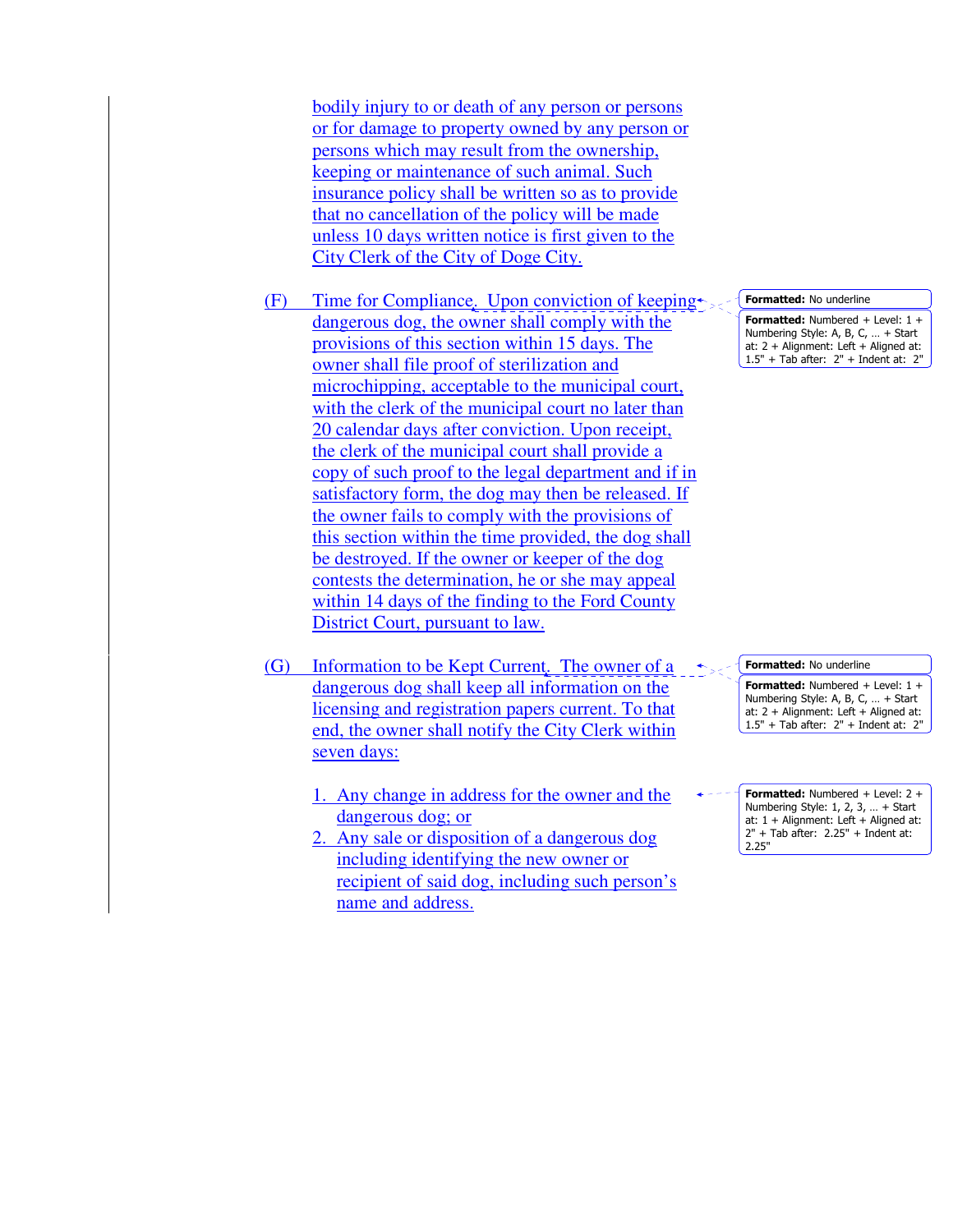Once determined to be a dangerous dog, subsequent violations involving that dog have more serious consequences to the owner and dog:

- 1. Allowing a dangerous dog to run at large, results in a mandatory \$250 fine and up to 6 months in jail, and mandatory destruction of the dog on a second offense.
- 2. A dangerous dog attacking a human, results in a mandatory \$500 fine, destruction of the animal and a possible 6 months in jail.
- 3. A dangerous dog attacking another animal, is a mandatory \$250 fine, destruction of the animal and a possible 6 months in jail.

The court is given broad authority to order the destruction of any dog that the court finds to be an immediate threat to public safety.

**Deleted:** Consent by an owner or harborer of a vicious animal to¶ have it destroyed, after finding that the animal is¶ vicious, does not relieve or render the owner or¶ harborer immune from the decision of the court, nor of ¶ the fees and fines which result from the animal being in¶ violation of this section.

Formatted: Bullets and Numbering

Formatted: Indent: Left: 1.5"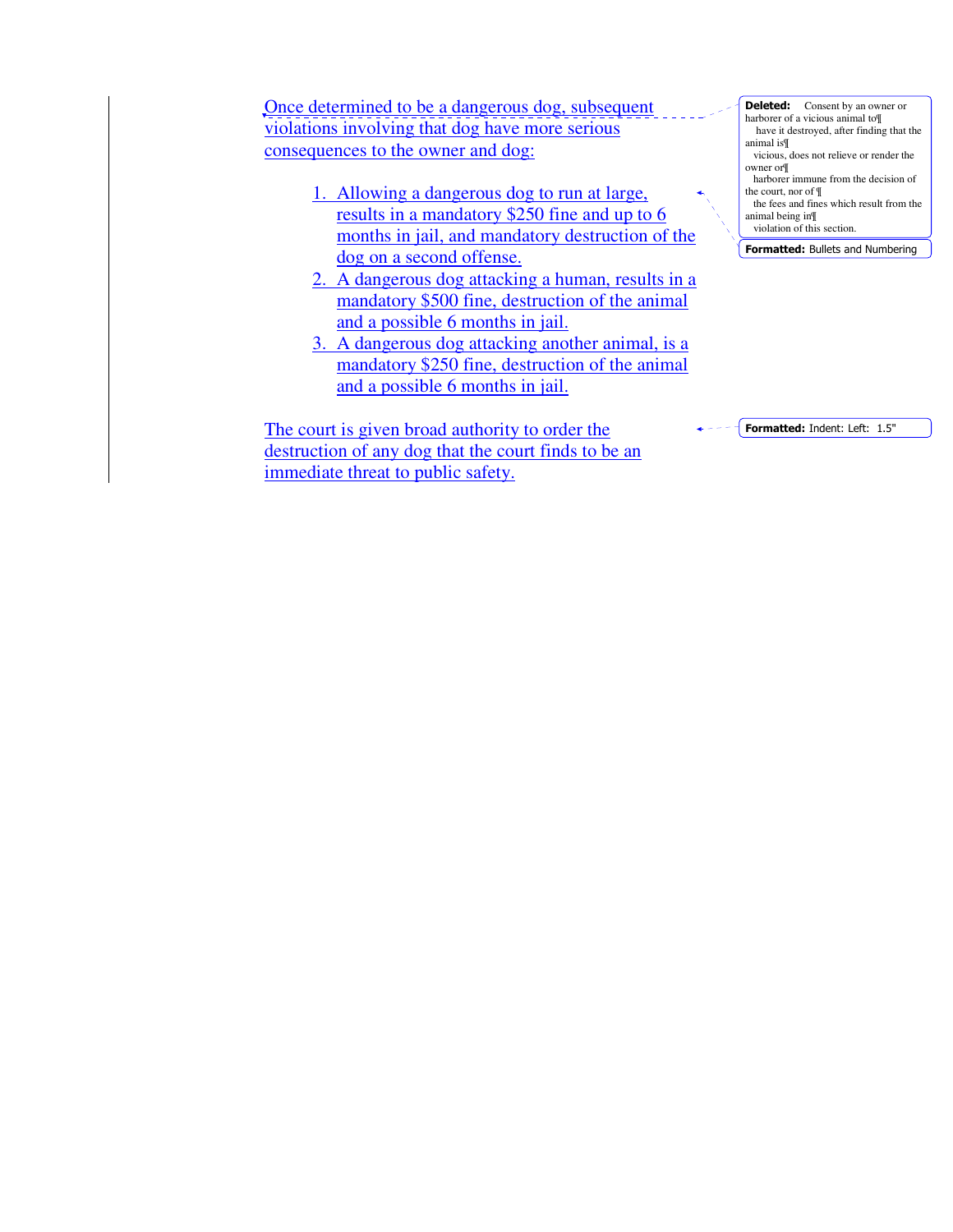# **ORDINANCE NO. 3382\_**

### **AN ORDINANCE DETERMINING THAT PIT BULL DOGS ARE UNIQUELY DANGEROUS DOGS AND PROHIBITING THEIR OWNERSHIP AND POSSESSION IN THE CITY LIMITS, WITH CERTAIN EXCEPTIONS.**

 **WHEREAS,** local governmental bodies possess broad powers to regulate the ownership and possession of dogs within the community; and

**WHEREAS,** the Kansas Supreme Court has determined that pit bull dogs:

- (a) represent a unique public health hazard not presented by other breeds or mixes of dogs;
- (b) possess both the capacity for extraordinary savage behavior and physical capabilities in excess of those possessed by many other breeds or mixes of dogs; and
- (c) have an unpredictable nature;

**WHEREAS,** the governing body finds that pit bull dogs are uniquely dangerous dogs and desires to enhance the public health, safety, and welfare by prohibiting their ownership and possession within the city limits, with certain exceptions.

## **BE IT ORDAINED BY THE GOVERNING BODY OF THE CITY OF DODGE CITY:**

#### **Section 1: Definitions.**

The following words and phrases when used in this ordinance, shall have the meanings respectively, ascribed to them: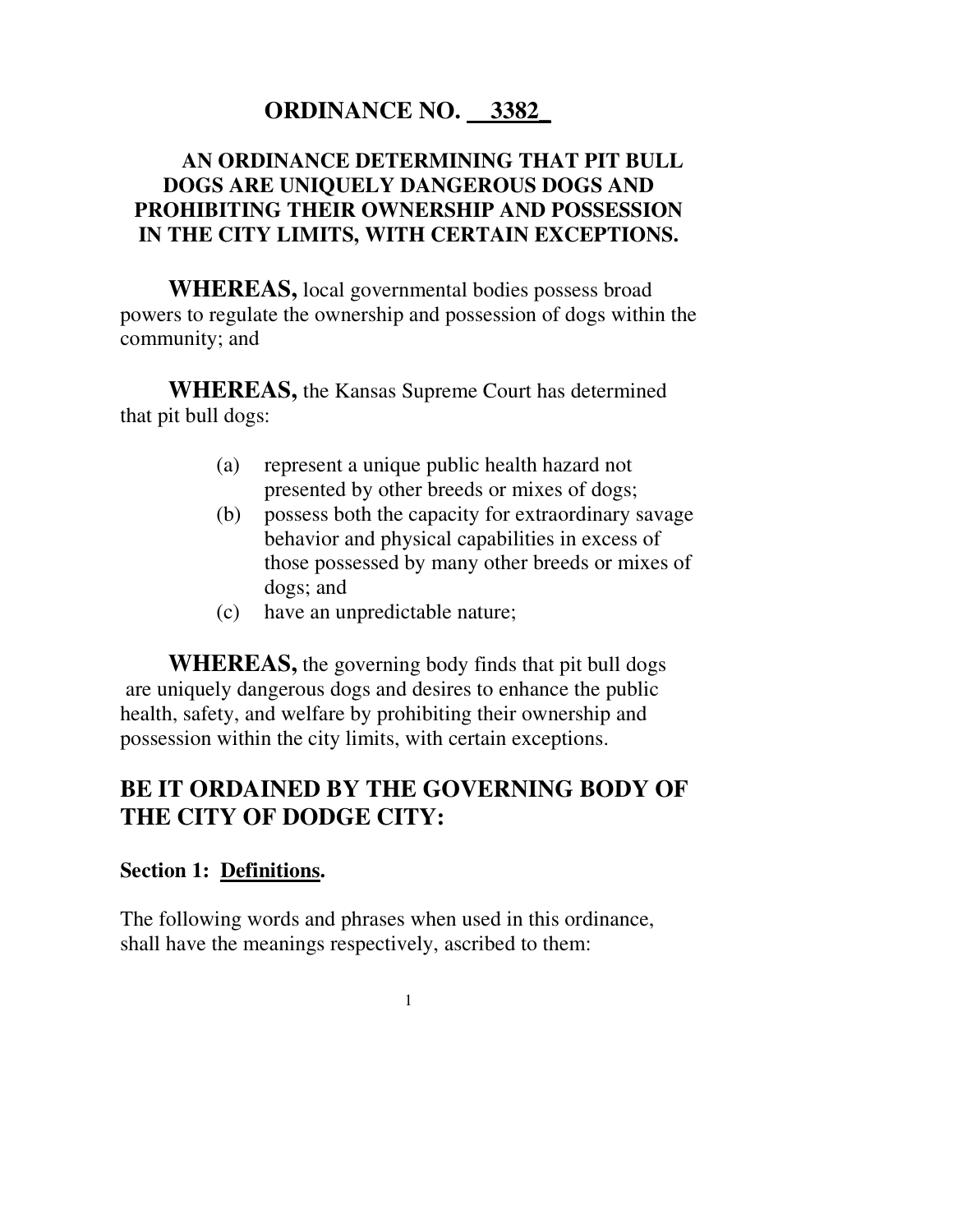- (1) "Enforcement Authority" means the city manager, chief of police, animal control supervisor and their respective designees.
- (2) "Pit Bull Dog" is defined to mean any and all of the following dogs:
	- (a) The Staffordshire Bull Terrier breed of dog;
	- (b) The American Staffordshire Terrier breed of dogs;
	- (c) The American Pit Bull Terrier breed of dog;
	- (d) Any other breed commonly known as Pit Bull, Pit Bull Dog, or Pit Bull Terrier;
	- (e) Dogs which have the appearance and characteristics of being predominantly of the breed of dogs known as Stafford Shire Bull Terrier, American Pit Bull Terrier or American Staffordshire Terrier.

The registration of a dog with a dog association or in any governmental jurisdiction as a pit bull or any of the dogs listed above shall constitute prima facie evidence the animal is prohibited by this ordinance.

Owner of pit bulls or alleged pit bulls may challenge sections A thru E of the Definitions by obtaining a DNA test from a licensed veterinarian approved by the City of Dodge City. DNA testing will be at the expenses of the owner.

#### **Section 2. Prohibition**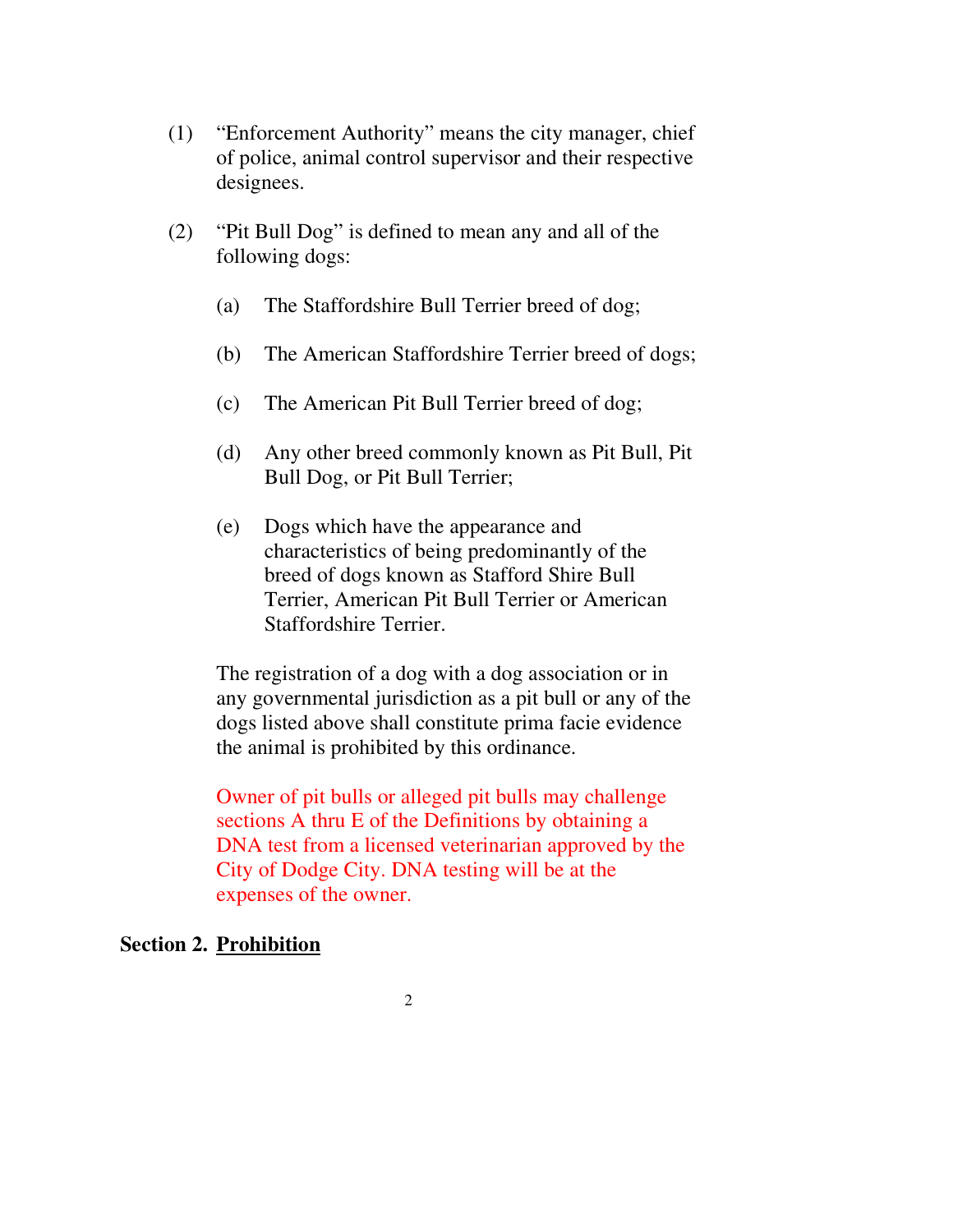No person shall own, keep, harbor, or in any way possess a pit bull dog within the city limits of Dodge City, Kansas. The city manager shall implement administrative regulations related to standards and requirements to protect the public safety governing nonresident possession of a pit bull dog within the city limits on a temporary basis.

### **Section 3. Exception**

Pit bull dogs located within the city limits and lawfully registered with the city of Dodge City in full compliance with the provisions of this ordinance may be kept within the city limits upon strict compliance with the standards an requirements set forth in Section 4.

### **Section 4. Standards and Requirements**

The keeping of a pit bull dog eligible for the exception under Section 3 shall be subject to the following mandatory requirements:

(1) Special Permit Required

A special annual permit shall be required for keeping of any pit bull dog eligible for the exception under Section 3. No permit shall be granted except with such conditions attached as shall, in the opinion of the enforcement authority, reasonably protect the public health, safety and welfare. A temporary permit may be issued following application and pending final disposition of the application. Permits shall only be issued to adults.

(2) Application for Permit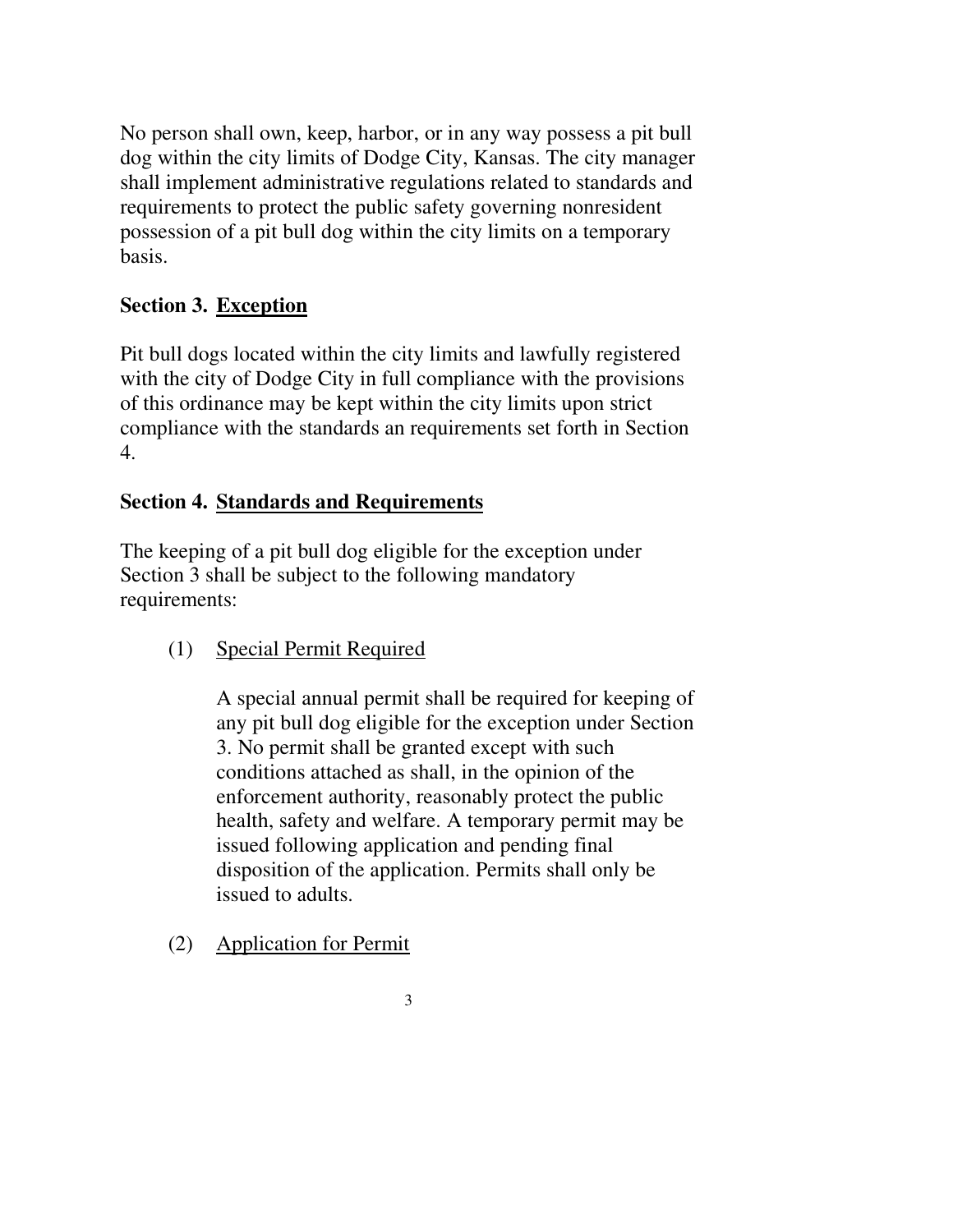The application shall be on forms provided by the city, with its form, content and submittal requirements to be determined by the city manager.

(3) Permit Fee

An initial application fee for an annual permit shall be Fifty Dollars (\$50.00) for each pit bull dog, which fee will include the annual license for the first year. Annual renewal fee shall be Five Dollars (\$5.00) for each pit bull dog for the purchase of a license each year as required by all other dog owners residing within the city.

#### (4) Standards and Requirements

The keeping of a specially permitted pit bull dog in the city limits shall be subject to the following mandatory requirements, in addition to compliance with all other state and local laws and regulations:

- (a) Leash Requirement Outside of Pen. No person shall permit a pit bull dog to go outside its kennel or pen unless such dog is securely leashed with a leash no longer than six (6) feet in length. No person shall permit a pit bull dog to be kept on a chain, rope or other type of leash outside its kennel or pen unless an adult physically capable of controlling the dog is in physical control of the leash. Such dogs may not be leashed to inanimate objects such as trees, posts, or buildings.
- (b) Confinement. All pit bull dogs shall be securely confined indoors or in a securely enclosed and

Deleted: An application for a pit bull dog permit pursuant to this ordinance shall be made no later than 30 days following the effective date of this ordinance.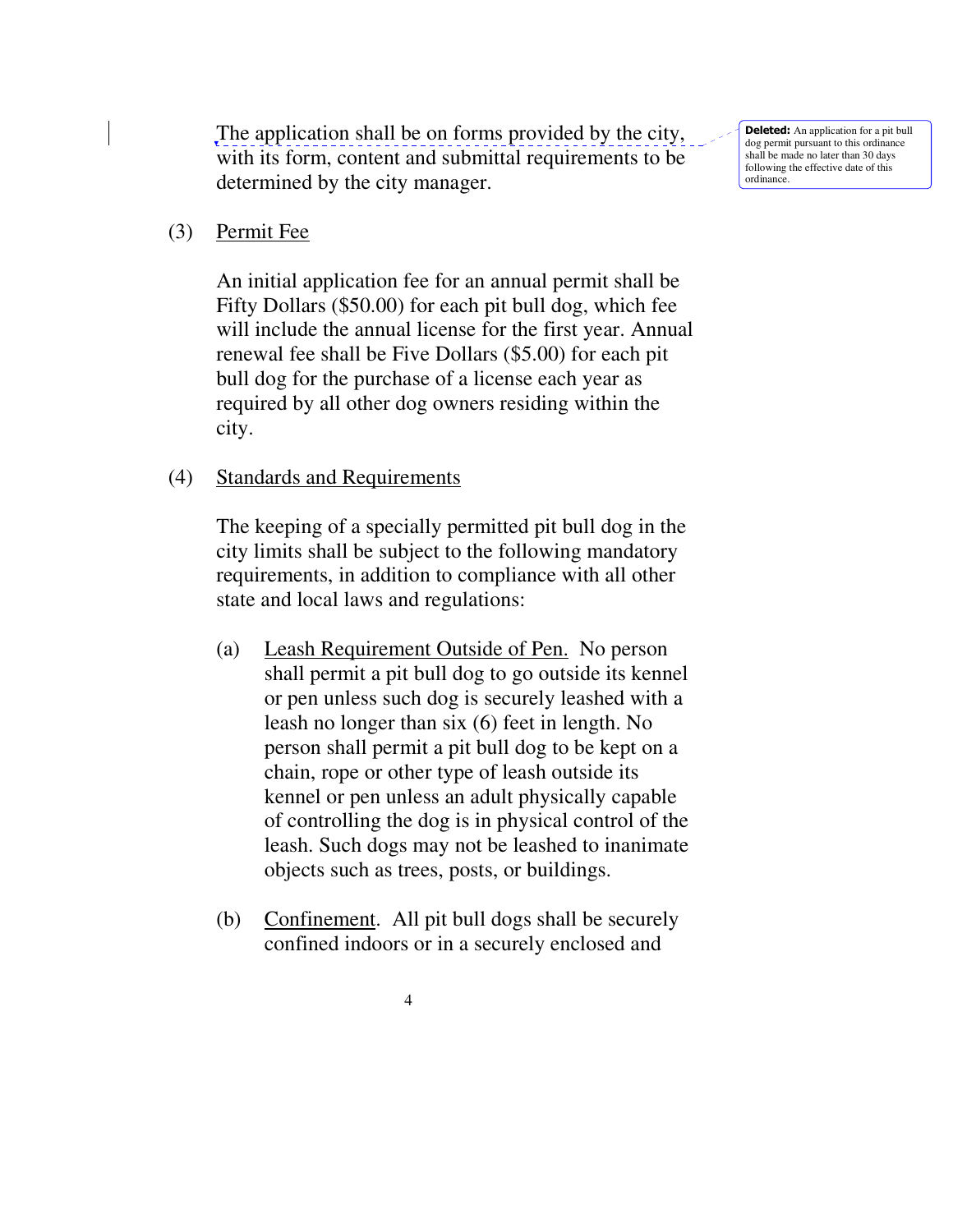locked pen or kennel. Such pen or kennel must meet administrative regulations for construction and location standards established by the city manager. All structures used to confine specially permitted pit bull dogs must be locked by a key or combination lock when such animals are within the structure.

- (c) Confinement Indoors. No pit bull dog may be kept on a porch, patio or in any part of a house or structure that would allow the dog to exit such building on its own volition.
- (d) Microchipping. All pit bull dogs shall have an identification microchip implanted in the dog which is compatible with city detection equipment. Such microchipping shall be accomplished by a licensed veterinarian or by the Dodge City Animal Shelter as part of the special permitting process. The applicant for a special permit under this ordinance shall file proof of microchipping if it has already taken place or has been accomplished outside the permitting process, in which case the initial application fee will be reduced by \$15.00.
- (e) Signs. All owners of pit bull dogs shall within 30 days of the effective date of this ordinance display in a prominent place on their premises a sign easily readable by the public using the words "Beware of Dog". In addition, a similar sign is required to be posted on the kennel or pen of such animal.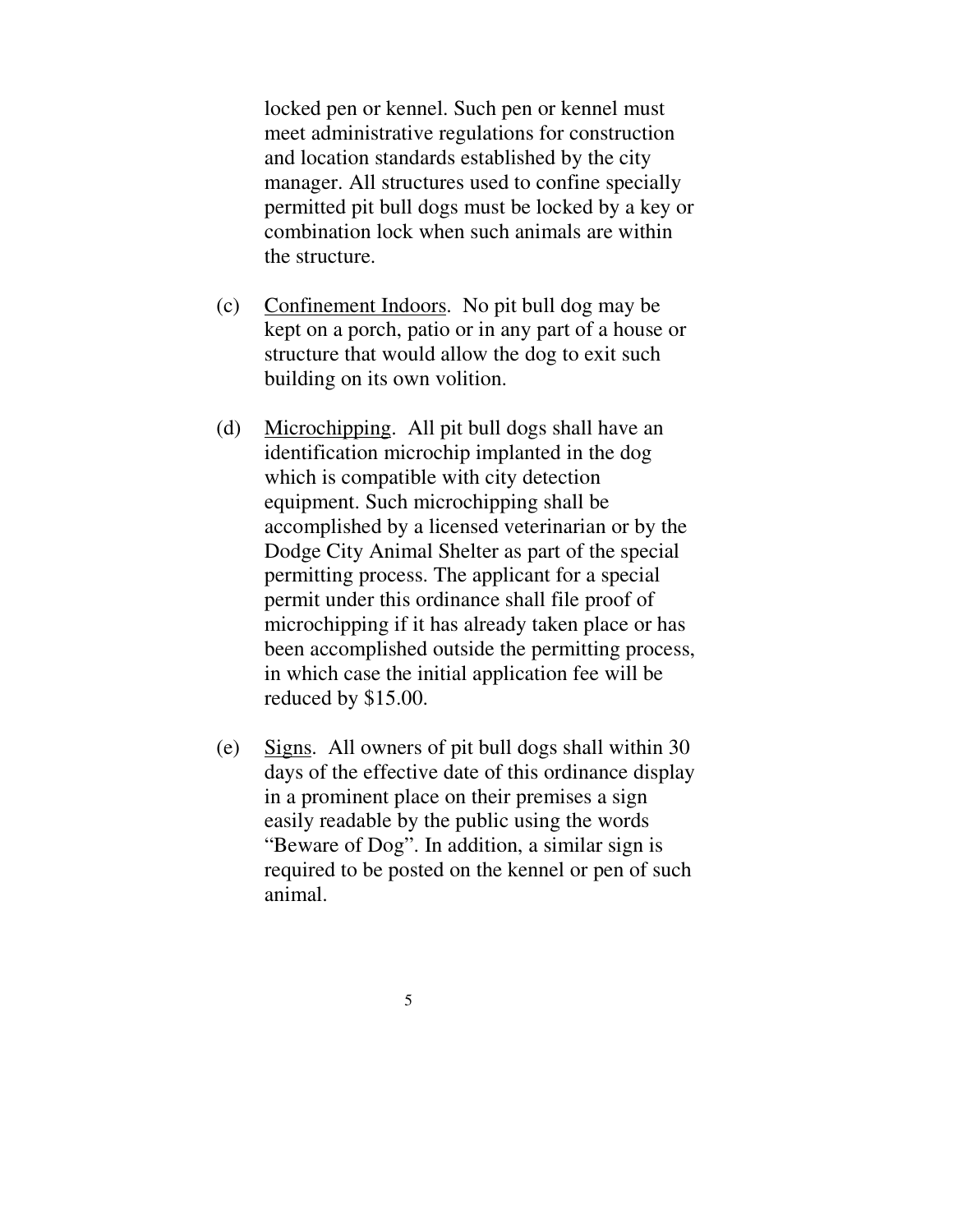- (f) Special Collar. All pit bull dogs shall be required to wear a special designated numbered collar at all times when not confined indoors. The collar shall be visible on the dog when it is in a kennel or pen, or on a leash. The collar shall be one issued by the city during the special permit process. If the numbered collar is lost, stolen or damaged to the extent the number is not easily visible, the owner mush immediately purchase a replacement collar from the city.
- (g) Insurance. All owners of pit bull dogs shall, within thirty (30) days of the effective date of this ordinance obtain and have in effect public liability insurance in a single incident amount of not less than \$100,000 for bodily injury to or death of any person or persons which may result from the ownership, keeping or maintenance of such pit bull dog. In addition, such insurance policy shall provide for medical pay coverage protection in an amount of not less than \$5,000 for any bodily injury sustained by any person which is caused by a pit bull dog owned by or in the care of the insured person. At the time of initial application for a special permit, the owner, keeper or harborer must present proof of the required insurance. At the time of each subsequent registration renewal, the owner, keeper, or harborer shall show proof of insurance for the present registration period and proof that there was continuous insurance coverage through the period of the prior special permit year. In the event said liability insurance is canceled, lapsed or for any other reason becomes non-enforceable, said owner, keeper or harborer shall be in violation of the provisions of this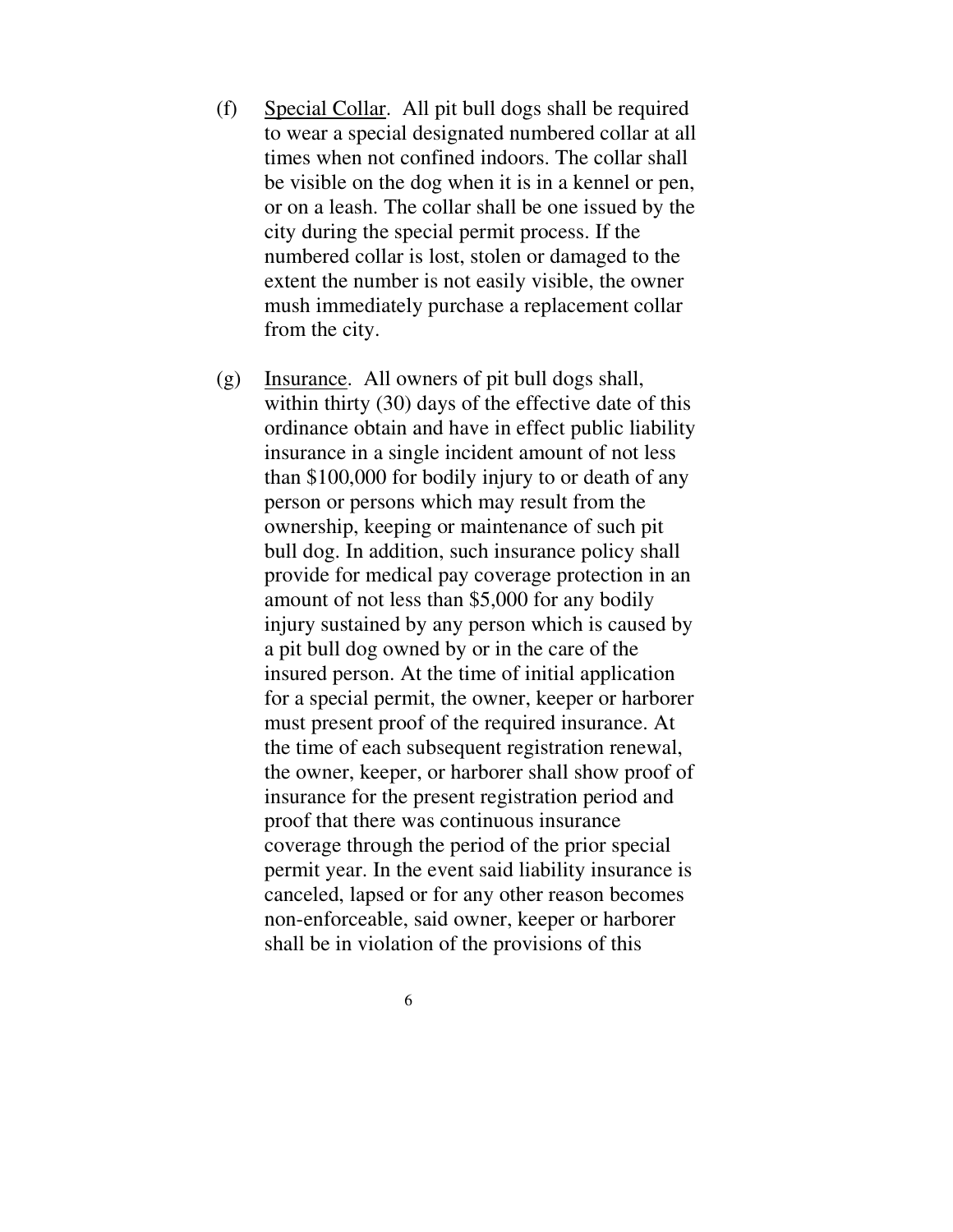ordinance. The owner, harborer or keeper shall notify the city within ten (10) days of any cancellation, lapse or non-enforceability of this insurance, and provide proof substitute coverage had been obtained. The insurance may be in the form of a special liability policy or a standard homeowners or renters insurance policy from a Kansas licensed insurer which does not have a provision limiting or excluding coverage due to pit bull dog ownership.

- (h) Identification Photographs. All owners of pit bull dogs shall make available the dog during the special permit process in order to allow the city to obtain digital photographs of the registered animal for identification purposes.
- (i) Reporting Requirements. All owners of specially permitted pit bull dogs shall, within ten (10) days of the occurrence, report the following information in writing to the city:
	- (1) The removal from the city limits or death, theft or loss of a specially permitted pit bull dog.
	- (2) The birth of offspring of the specially permitted pit bull dog.
	- (3) The new address of the premises where the pit bull dog is kept or harbored should the owner move within the city limits.
- (j) Written Notices. All notices required to be given to the city in writing shall be directed to the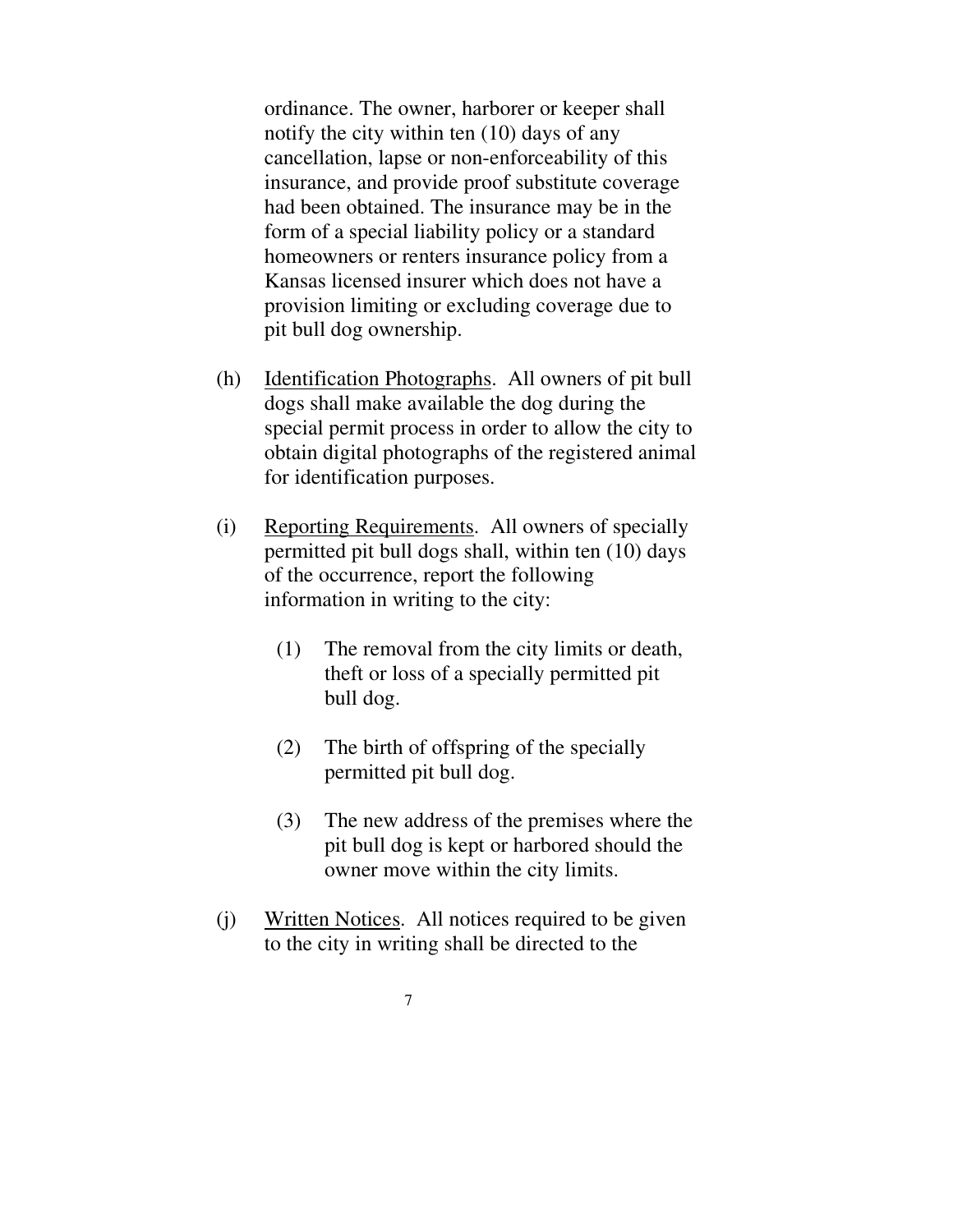director of the Dodge City Animal Shelter and delivered to either the shelter or the city clerk. Such delivery shall be made in person or by United States Postal Service via regular mail or certified mail.

- (k) Number of Pit Bulls Permitted per Household. One adult registered pit bull dog will be allowed per residence.
- (l) Temperment Test. All owners shall provide a "Temperment" test certificate from a trained veterinary professional approved by the City of Dodge City at time of application for permit.
- (m) Spayed or Neutered. All owners at the time of application permit shall provide proof that the pit bull has been spayed or neutered.

## **Section 5.**

# **Section 6. Duty of Owners: Failure to Comply.**

The purpose of the requirements in this ordinance governing pit bull dogs is to prevent attacks, injuries or deaths by mandating use of control methods. It is the positive duty of any owner of a pit bull dog to take all necessary steps to comply with this ordinance. It is unlawful for the owner of a pit bull dog and any person claiming to be responsible for said pit bull dog as agent of the owner.

Any dog found to be the subject of a violation of this ordinance may be subject to immediate seizure and impoundment. If the dog is not immediately seized and impounded, the officer shall instruct the owner to keep said dog confined in a securely enclosed and

| <b>Deleted:</b> Animals Born to Specially<br>Permitted Dogs. All offspring born of pit<br>bull dogs specially permitted within the<br>city must be removed from the city limits<br>within twelve (12) weeks of their birth. |  |
|-----------------------------------------------------------------------------------------------------------------------------------------------------------------------------------------------------------------------------|--|
| <b>Formatted: Underline</b>                                                                                                                                                                                                 |  |
| <b>Formatted:</b> No underline                                                                                                                                                                                              |  |
| <b>Formatted: Indent: Left: 1.5"</b>                                                                                                                                                                                        |  |
| <b>Formatted: Underline</b>                                                                                                                                                                                                 |  |
| <b>Formatted:</b> Numbered + Level: $2 +$<br>Numbering Style: a, b, c,  + Start<br>at: $1 +$ Alignment: Left + Aligned at:<br>$1" + Tab$ after: $1.5" + Indent$ at:<br>1.5"                                                 |  |
| 1"<br><b>Formatted: Indent: Left:</b>                                                                                                                                                                                       |  |
| <b>Formatted: Underline</b>                                                                                                                                                                                                 |  |
| <b>Formatted:</b> Numbered + Level: $2 +$<br>Numbering Style: a, b, c,  + Start<br>at: $1 +$ Alignment: Left + Aligned at:<br>$1" + Tab$ after: $1.5" + Ind$ ent at:<br>1.5"                                                |  |
| <b>Deleted:</b> Sale or Transfer of<br><b>Ownership Prohibited.</b>                                                                                                                                                         |  |
| <b>Deleted:</b> No person shall sell, barter or                                                                                                                                                                             |  |

in any other way transfer ownership of a pit bull dog to any person within the city limits unless the recipient person is an adult permanently residing in the same household and on the same premises as the owner issued the special permit.¶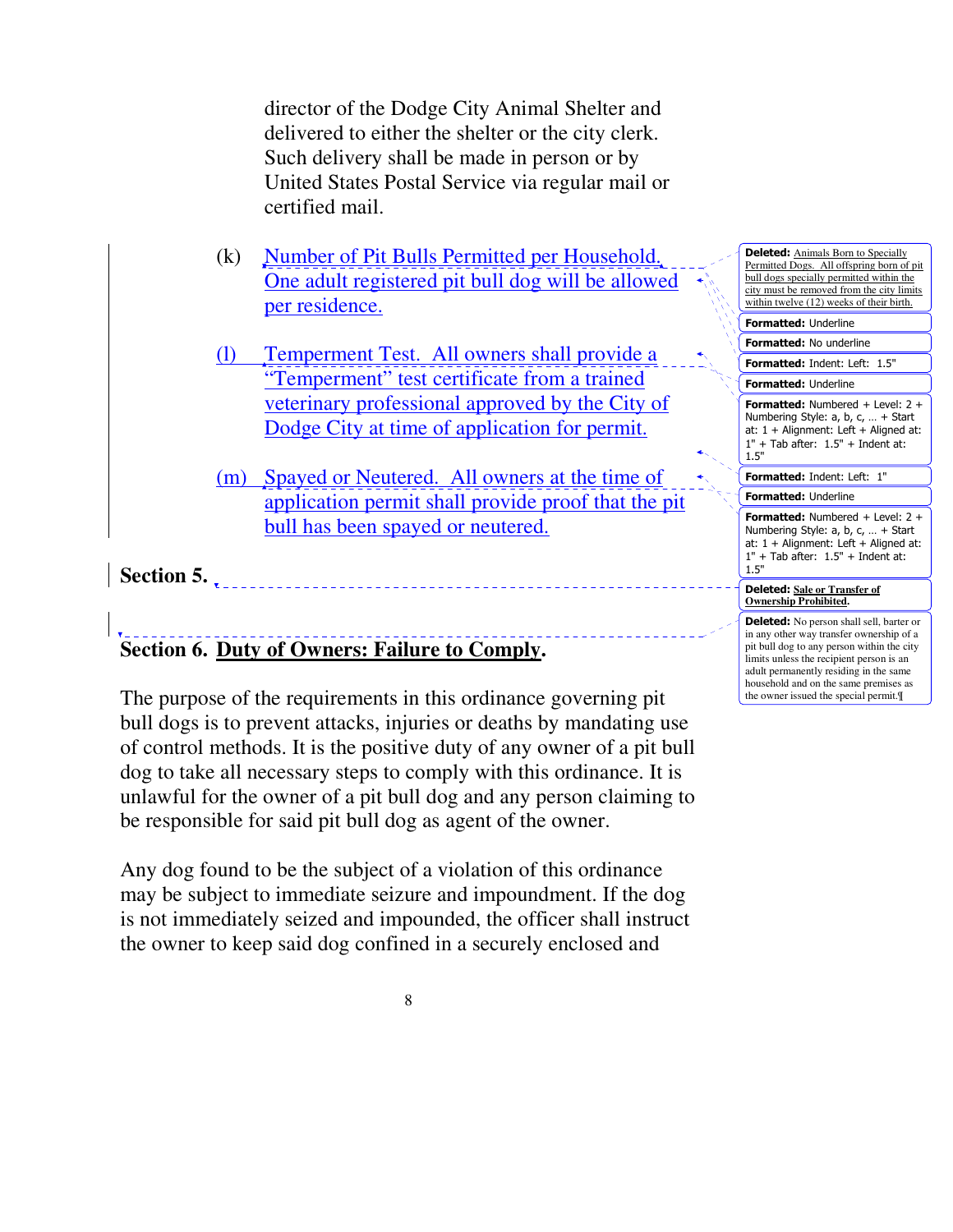locked pen or kennel until such time as the court may order seizure and impoundment. Neither the owner, nor any other person, may remove said dog from said secure pen or kennel without the written permission of either the animal control director or judge of the municipal court. Failure to comply with any provision of this ordinance shall also be considered good cause for the revocation of any license or special permit issued allowing for the keeping of the subject dog, resulting in the immediate removal of the animal from the city.

### **Section 7. Costs to be Paid by Responsible Persons.**

Any reasonable costs incurred by the city in seizing, impounding, confining or disposing of any pit bull dog pursuant to the provisions of this ordinance shall be charged against the owner of such animal and shall be subject to collection by any lawful means. If the owner of the animal is found guilty of a violation of this ordinance, said above-mentioned expenses shall be assessed as costs in said court action.

### **Section 8. Administration and Enforcement.**

It shall be the duty of the city manager, through the enforcement authority to administer and enforce the provisions of this ordinance. The city manager shall have authority to establish reasonable administrative regulations, policies and procedures as needed to effectively carry out the spirit and intent of this ordinance.

### **Section 9. Penalties.**

Whenever in this ordinance any act is prohibited or is declared to be unlawful or the performance of any act is required or the failure to do any act is declared to be unlawful, the violation of any provision of this ordinance shall be punished by a fine of not more